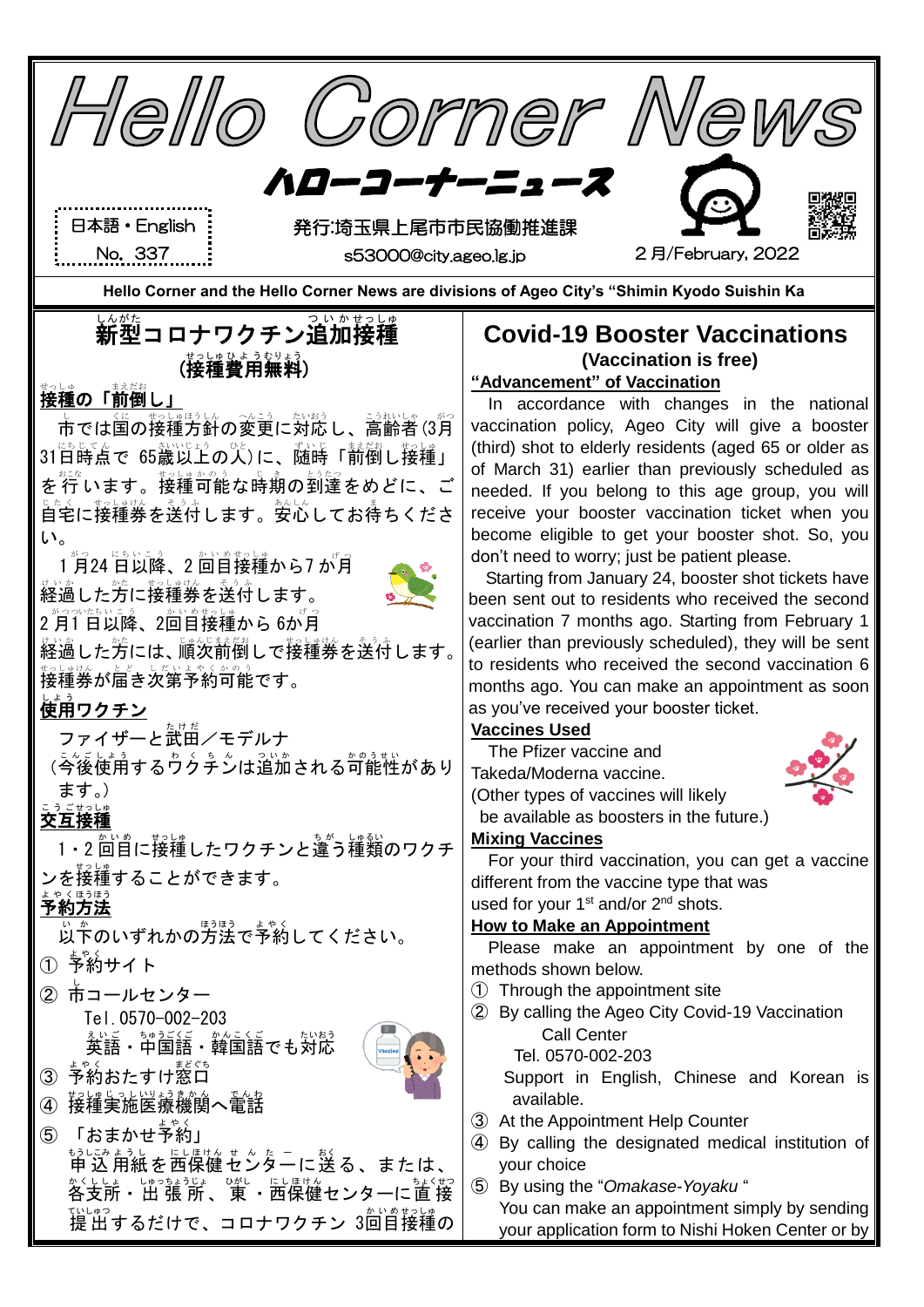<u>、</u><br>予約ができます。日時や接種会 場は、市に「お まかせ」となります。 申込用紙は、市役所、 。、<br>各支所・出 張 所 、 東 ・西保健センターにあり ます。使用されるのは武曲/モデルナ衽製ワクチ ンのみ。

### 問い合わせ と あ

市 し 新型 しんがた コロナウイルスワクチン ころなういるすわくちん 接種 せっしゅ コールセンター Tel.0570-002-203  $\tilde{\mathsf{F}}$ 前 $9$ 時~午後 $5$ 時



<sub>どにちしゅく</sub><br>土日 祝 を除く 埼玉県 さいたまけん :SIA コロナホットライン Tel.048-711-3025 まいに<u>ものじかん。</u><br>毎日24時間 20言語

<https://sia1.jp/foreign/coronahotline/>

→ 健康増進課

Tel.048-774-1411 / Fax 048-776-7355

# <sub>む</sub>。<br>**税の申告**

市 • 県民税(住民税)の申告の受付期間は、2月16 管(张)~3月15旨(少)です。崔食税の単告書は、 <sub>むんねんど</sub><br>前年度に提出した人などに 1月末に郵送しました。 また市食説譲(市役所2階)、答支所・出"張"所にあり ます。市 し ホームページからダウンロードもできます。 しゅうにゅう<br>収 入がなかった場合でも、課税 (非課税) 証明書な どが必要な人は、「性民税の申告をしないと発行でき ない場合があります。

しょくしょうほうほうほうほう しょくばい にある受付用ポストに投かん、笈び住所地別に まぅ<br>設けた会 場での申告です。

い然っロナウイルスの感染拡大防止のため、提出 はできるだけ郵送でお巓いします。 郵送の場合、2月 16旨 (水) 以前の猩出も哿能です。詳しくは、お 問い合わせ と あ ください。

 $\rightarrow$  市民税課

(〒362-8501 本町3-1-1) Tel. 048-775-5131・5132 Fax 048-775-9846



こくみんねんきんほけんりょう こうざふりかえ<br>国民年金保険料は口座振替で 保険料の納付を口座振替で前納すると割引額が増 submitting it to any branch office of City Hall or to Higashi ・ Nishi Hoken Center. As for the vaccination date and location, you cannot choose but "leave it up to (omakase)" City Hall. Application forms are available at City Hall and its branch offices, as well as Higashi・Nishi Hoken Center. Only the Takeda/Moderna vaccine will be used for this appointment system.

#### **Inquiries**

Ageo City Covid-19 Vaccination Call Center Tel. 0570-002-203 9:00 am ~ 5:00 pm Excluding weekend and national holidays Saitama Prefecture: SIA Covid-19 Hotline

Tel. 048-711-3025

24 hours a day 20 languages <https://sia1.jp/foreign/coronahotline/>

→ Kenkozoshin-ka

(Health Promotion Section) Tel. 048-774-1411 Fax 048-776-7355



### **Filing Taxes**

Municipal/prefectural (resident) tax returns may be filed from February 16 (Wed) through March 15 (Tue). At the end of January, resident tax return forms were sent to those who filed a resident tax return in the previous fiscal year. Forms are available at Shiminzei-ka (2F of City Hall) and City Hall branch offices. They can be downloaded from Ageo City website as well. If you need a taxation (or tax exemption) certificate, you should file a resident tax return even if you had no income in 2021. Otherwise, you may not be able to have the certificate issued.

Temporary offices for filing the resident tax return will be set up for each area. You can file your resident tax return at the designated venue, or by sending your return to Shiminzei-ka, or by dropping it at the acceptance box located at Shiminzei-ka.

In order to prevent the spread of Covid-19, you are kindly requested to file by postal mail as much as possible. In that case, it is possible to do so even before February 16 (Wed). For more information, please contact Shiminzei-ka.

 $\rightarrow$  Shiminzei-ka (Municipal Tax Section)

(〒362-8501 Honcho 3-1-1)

Tel. 048-775-5131・5132 / Fax 048-775-9846

### **Automatic Withdrawal to Pay National Pension Premiums**

You will receive a greater discount on your National Pension contributions if you pay in advance through the automatic bank account withdrawal system rather than paying cash. If you make a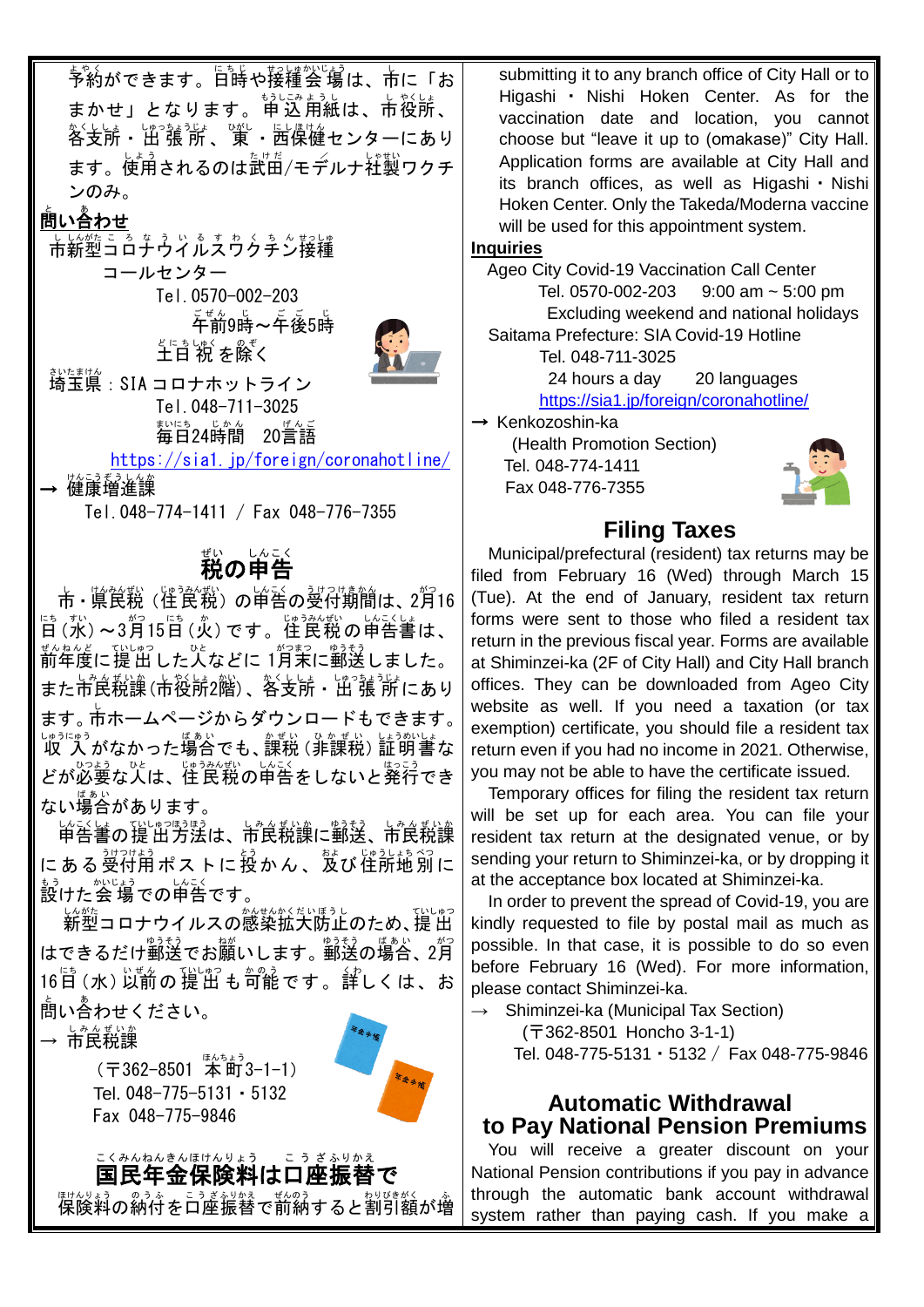えます。現金払いで 1<sup>\*</sup>牟度分を斮納すると 3,540首の 割引 わりびき ですが、口座 こうざ 振替 ふりかえ で前納 ぜんのう すると 4,180円 えん の割引 わりびき に なります(2021年度額)。6 か月分の前納も口座振替が お得 とく です。また、2年度分 ね ん ど ぶ ん を前納 ぜんのう すると、1万 5,000 円 まん えん 程度 ていど の割引 わりびき となります。

もうし込みは、、、、、、。<br>申し込みは、在留カードなどの本人確認ができる 物 もの 、年金 ねんきん 手帳 てちょう または納付書 の う ふ し ょ 、預 よ (貯 ちょ )金 きん 通 帳 つうちょう 、通 帳 つうちょう 届け出印 と ど でいん を持って も 、金融 きんゆう 機関 きかん または大宮 おおみや 年金 ねんきん 事務所 じむしょ  $\mathcal{L}_{\circ}$ 

\* 下期6か月 (10~3月分) を除く口座振替の前納は、 2月28日(月)までに申し込みが必要です。

 $\rightarrow \,$  保険年金課 (市後所1階) Tel. 048-775-5137 / Fax 048-775-9827 おみやねをもじむしょ<br>大宮年金事務所

(さいたま市北区営惊齢4-19-9) Tel. 048-652-3399



# ょ<sub>ぼうせっしゅ</sub><br>予防接種

■ ましん嵐しん混合ワクチン (2期) の定期予防接種 は 3月31日 (木) までは無料です。 郊象 期間を過ぎた ょ。。<br>予防 接種 は 全額 自己 負担 に な り ま す の で 、 。<br>打ち忘れないようにしましょう。

- 、<br>対 象 : 2015年4月2日~2016年4月1日生まれの <sub>テ</sub>ども(小学校入学の前年度)
- も、も。。馬上登詩、も談詩、はいたくいおまかん。 。」。<br>東・西保健センター、市役所字ども家庭 <sub>おおもえ。</sub><br>総合支援センター、各支所・出 張 所にあ ります)

もうしこ ちょくせつ いりょうきゕん<br>申込み:直 接、医療機関へ

→ <sup>びしほけん</sup><br>→ 東保健センター

Tel. 048-774-1414 Fax 048-774-8188



# <u>、</u><br>風しんの追加的対策

1962牮4月?日~1979牮4角丫目の 间に生まれた 勤性を対象に、嵐しんの抗体検査 • <sup>与</sup>防接種を行っ ています。記称は着や予防接種を受けるには、市が ……<br>発行するクーポン券が必要です。検査・接種が済ん でいない $\breve{\lambda}$ は単めに受けてください $(\overset{\circ}{-}\breve{\lambda} - \overset{\circ}{\Pi})^{\iota\circ\gamma}$ ,<br>利用**可**)。

\*クーポン券を紛矢したなど再交付が必要な人は、

one-year lump-sum payment in advance in cash, the discount is 3,540 yen. However, if you make an advance payment using the automatic bank account withdrawal system, the discount will be 4,180 yen (the amount in the fiscal year of 2021). A greater discount is also given when using the automatic withdrawal system for a 6-month lump-sum advance payment, rather than paying in cash. If you make a 2-year lump-sum advance payment, the discount will be approximately 15,000 yen.

To apply, please bring your ID such as a Residence Card, national pension book or payment slip, bankbook and seal used for the bank account, to the financial institution or Omiya *Nenkin Jimusho* (Pension Office).



\*To make lump-sum advance payments through the automatic withdrawal system, you need to apply by February 28 (Mon); this does not include payments applicable to the latter half of this fiscal year (October ~ March).

 $\rightarrow$  Hoken-nenkin-ka (National Health Insurance & Pension Section, 1F of City Hall)

Tel. 048-775-5137 / Fax 048-775-9827 Omiya Pension Office

(Saitama-shi, Kita-ku, Miyahara-cho 4-19-9) Tel. 048-652-3399

## **Vaccinations**

Routine vaccination against measles & rubella (Part 2) will be given to eligible children free of charge through March 31(Thu). Be sure to take advantage of this opportunity, as you will be fully charged once the free vaccination period ends.

- For: Children born between April 2, 2015 and April 1, 2016 (Children entering elementary school next fiscal year)
- What to bring: Maternal and Child Health Handbook and Doctor's question sheet (available at designated medical institutions in Ageo, Higashi・Nishi Hoken Center, and Kodomo Katei Sogo Shien Center and branch offices of City Hall).
- Application: Contact any of the designated medical institutions
- $\rightarrow$  Higashi Hoken Center (East Public Health Center) Tel. 048-774-1414 / Fax 048-774-8188

## **Additional Measures against Rubella**

Antibody tests and vaccinations against rubella are given to men born from April 2, 1962 through April 1, 1979. In order to have the antibody test and/or vaccination, you need to have a coupon